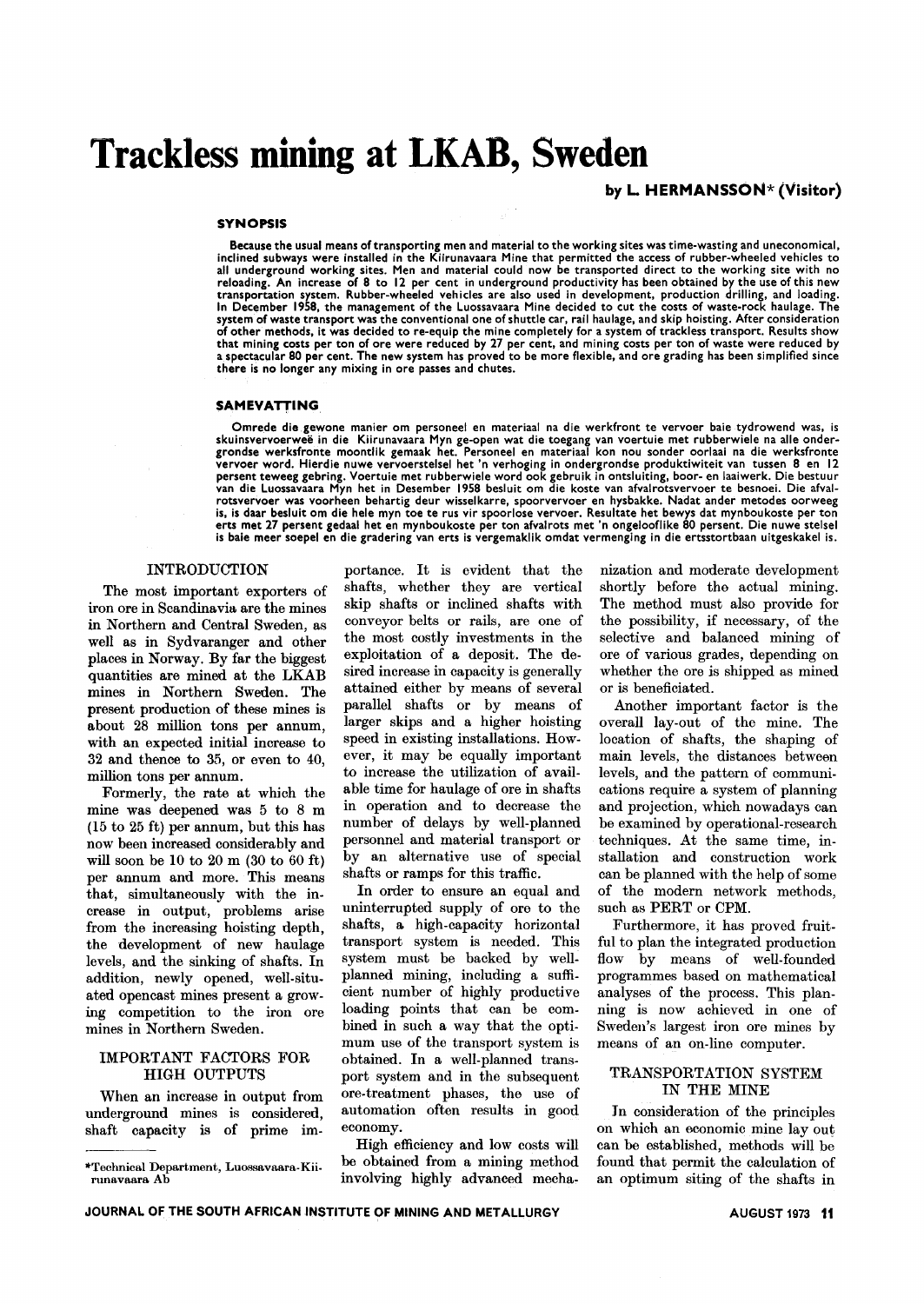

## Fig. I-The first lay out principle consisting of one to four shaft-groups in the footwall was replaced by a central hoisting plant with eight shafts designed for single hoisting and *two* shafts for double hoisting

ing example of a solution to the shafts for single-skip hoisting with haulage problem where output is counterweights and two shafts with high and where there are many double skips, which together repregrades of ore is the Central Hoisting sent an annual capacity of 23 to Plant in Kiruna (Fig. 1). 25 million tons of ore.

Here the choice had to be made Moreover, it is possible to calcubetween the siting of four shaft- late the optimum distance between groups at equal distances over the levels, especially because of the new 4 km-long orebody, and the siting of and safe methods for the driving of all shafts centrally. The system of raises. Formerly, a distance of 40 to four shaft-groups would have limited  $60 \text{ m}$  (120 to 200 ft) between the the transport capacity underground. main levels in a mine with a steep The system with a central hoisting dip was often chosen. Nowadays the plant offered the better solution to economic distance is greater and is plant offered the better solution to the ore treatment above ground. often as much as 120 to 240 m. Because central haulage also had Sometimes, in order to obtain the considerable advantages, in that the greatest possible utilization of the ore could be separated into various ore shafts, a special shaft for persongrades, it was adopted. Today, the nel and material transport is pro-

relation to the orebody. An interest- hauling installation comprises eight

vided to relleve the main haulage shafts of this traffic. In the Kiirunavaara Mine, this problem-involving personnel and material transporthas been solved in a somewhat unusual, but nevertheless extremely rational, way.

Formerly, personnel and material were taken by rail through horizontal galleries to the various underground shafts, where they were transferred and' transported vertically to the underlying levels (Fig. 2a). After a further transfer and another horizontal passage along the main levels, personnel and material were transported down an inclined subway to the site where either the material or the personnel were required. This personnel and material transportation system resulted in considerable time-wasting and uneconomical rehandling, all of which disturbed the efficient transport of ore.

An entirely new and radical solution to the transportation problems was achieved by the installation of inclined subways that permitted the access of rubber-wheeled vehicles to all underground working sites. This form of communication has made it possible to transport both material and personnel direct to the working sites with no reloading (Fig. 2b). This, in turn, has resulte in considerably cheaper handling of material, as well as in a reduction of travelling time and in a corresponding increase in the productive labour time available underground. An increase of 8 to 12 per cent in underground productivity has been obtained by the use of this new transportation system. Also, the shafts have been relieved of the disruptions caused by waste-rock handling.

## PRACTICE IN SUB-LEVEL CAVING IN KIIRUNAVAARA

## *Extraction*

Sub-level caving can be divided easily into the following independent operations:

- (1) development (drifting),
- (2) production drilling (fan drilling), and
- (3) loading (caving) (Fig; 3).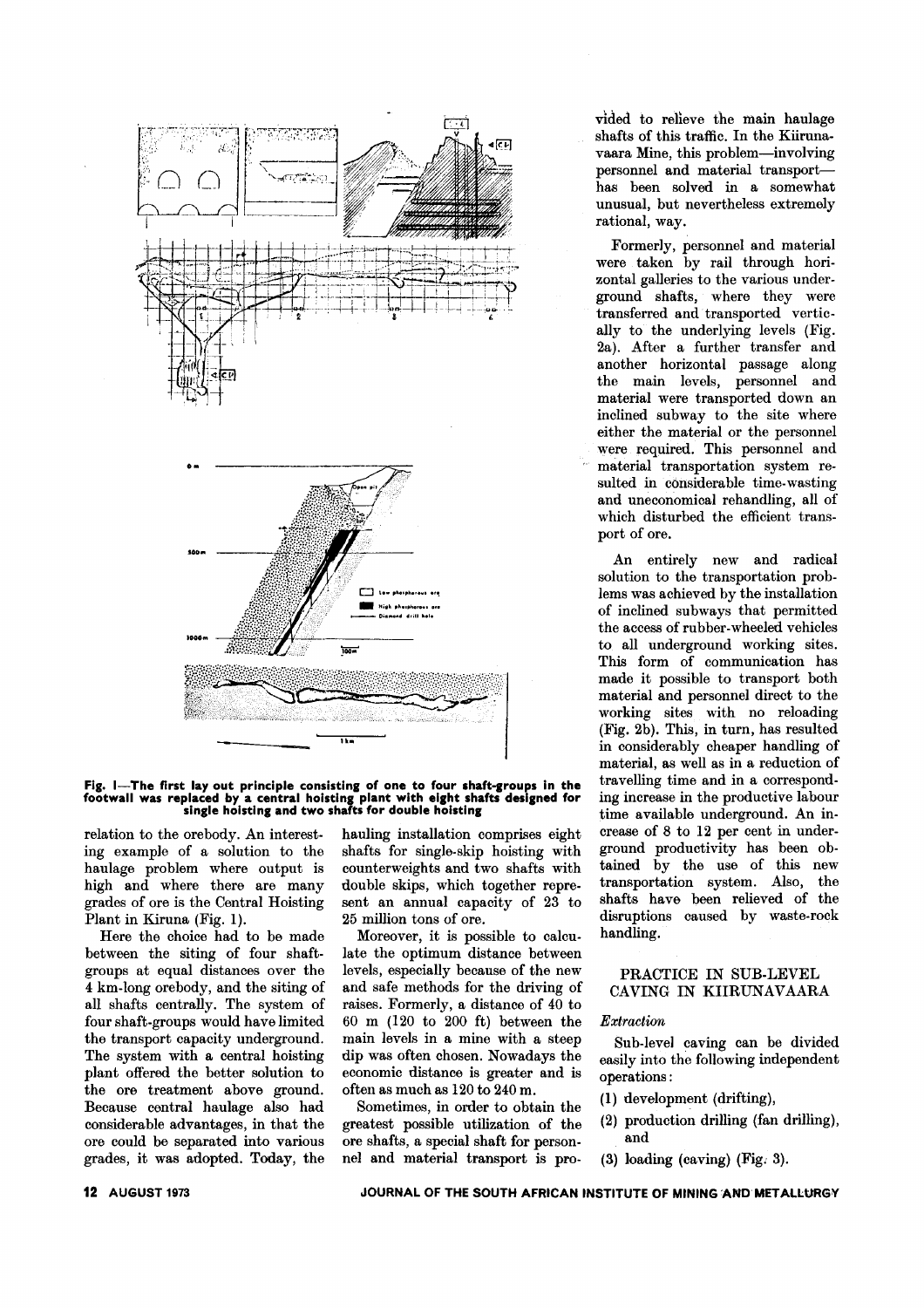



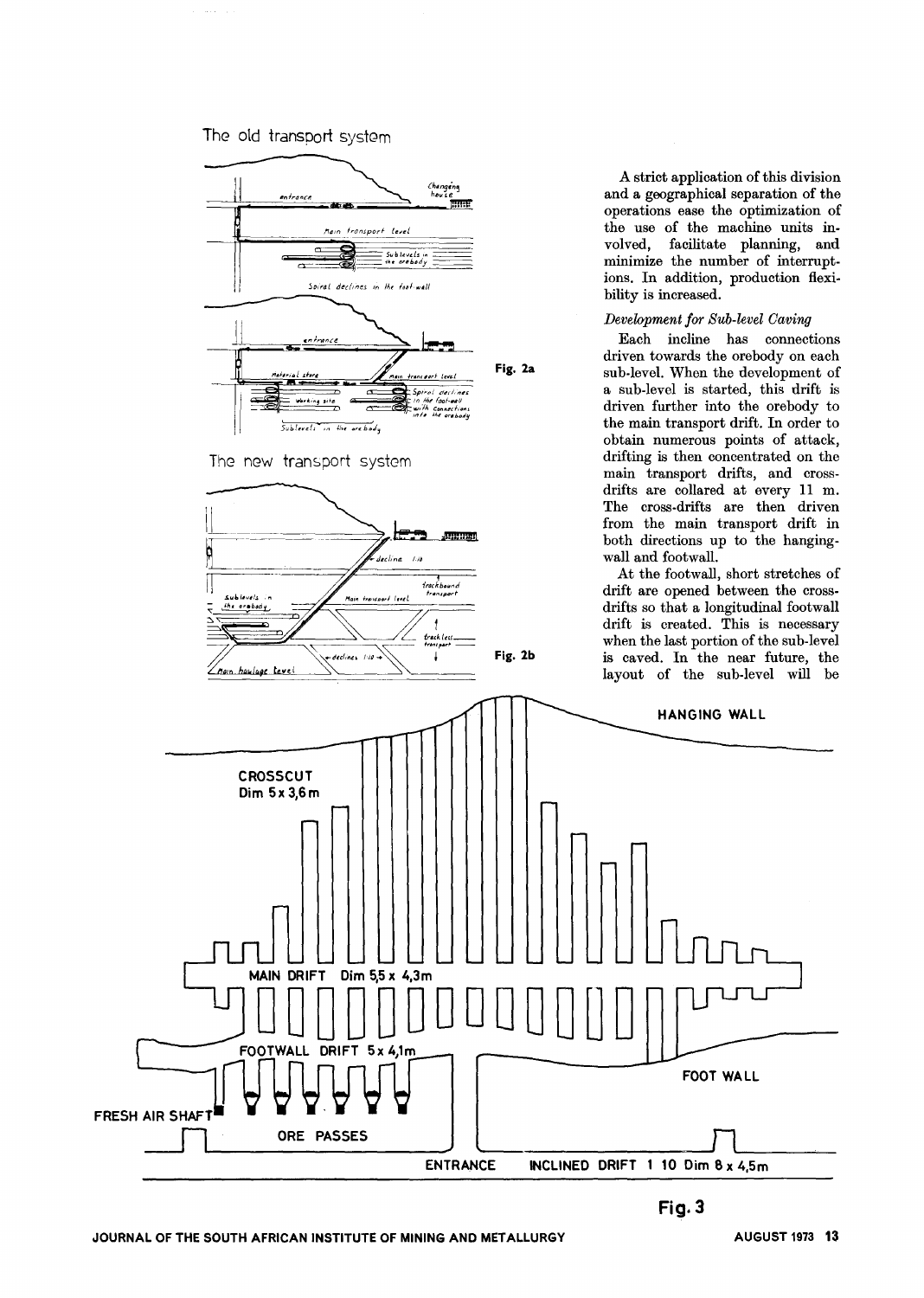

changed. The main transport drift will be situated about 15 m from the point of contact with the footwall. From it, cross-drifts will be driven towards the hangingwall. This modification is primarily due to problems of rock mechanics and, secondarily, offers the possibility of an appreciable lowering of ore losses (foot wall losses and losses where drifts cross). This layout also offers the advantage of increased flexibility during extraction.

Development drifting is carried out by one man operating drilling rigs on rubber tyres with three hydraulic booms. Holes with a diameter of 43 mm are drilled parallel to a depth of 3,2 or 3,8 m. The drilling pattern comprises 45 to 50 holes, of which a 100 mm hole serves as a cut hole. Plans are being considered for drilling even longer rounds of up to 5 m, which would then require 100 to 150 mm cut holes. The capacity of the present units is two to three rounds per shift and rig.

Loading and transport of ore resulting from development to ore passes in the footwall are carried out with wheeled loaders (Cat 980 B) or combinations of Joy loader and Kiruna truck (K-162, 25 ton).

#### *Drilling for Caving*

Rock conditions permit the drilling for caving long in advance. Generally, there are at least two readydrilled sub-levels between drifting and caving. The sub-level nearest that being caved is always readydrilled, and drilling is in progress

on the next sub-level. The fan holes are drilled by rigs either of type SIMBA 22 (about 16 units in 1973) or of type SIMBA 323 (about  $8$ units in 1973). Both these units are operated by a single operation (Fig. 4). SIMBA 22 has been used in the Kiruna operations for about 10 years and is being replaced gradually by drilling rigs suited to parallelhole drilling. Both the above units have rubber tyres and are airpowered. SIMBA 323 has three powerful rock drills and feeds, and has separate rotation, which gives it a greater outputs than that of SIMBA 22. It is also designed specifically for parallel-hole drilling. The machine outputs for SIMBA 22 and SIMBA 323 are 220 and 360 drill metres respectively.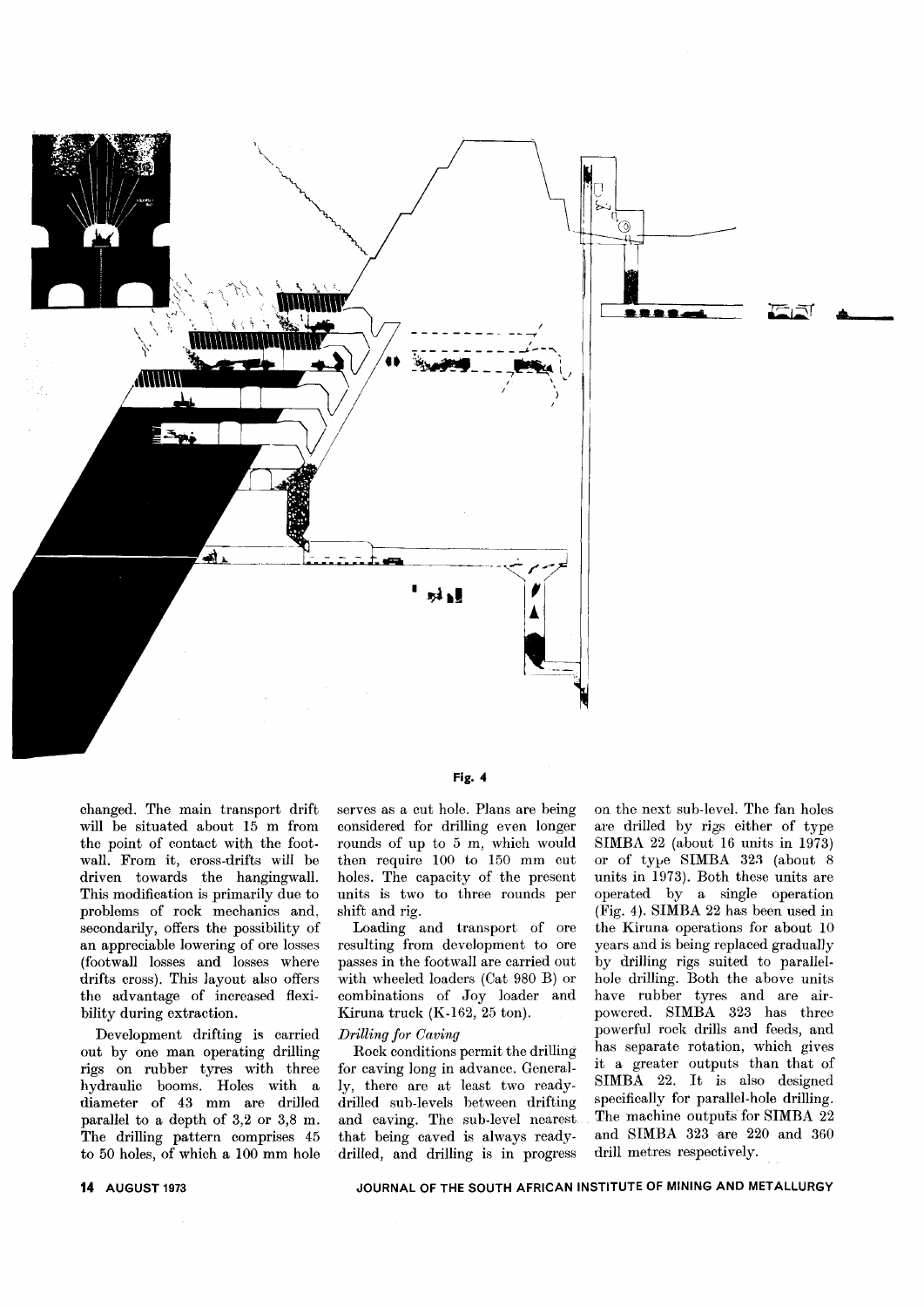#### *Blasting*

Development rounds are charged with ANFO, except the toe holes, which are charged with dynamite. The fan-patterned rows are also charged with ANFO, and dynamite is used as primer.

ANFO is manufactured in LKAB's own factory. From the factory, it is transported in bulk to an underground silo. Diesel-powered charging trucks transport the explosive from the silo, and charging is carried out pneumatically from these trucks.

The charges are initiated once a day from central firing stations.

#### *Loading*

Loading of the caved rounds is carried out with Joy loaders plus Kiruna truck (K-162, 25-ton), or with front-end loaders (Cat 980 B). At present, the relative number of front-end loaders engaged in the loading of caved rounds is being increased gradually.

#### *Ore Flow*

The ore is transported from the caving faces on the sub-levels by way of ore passes in the footwall to tracked main levels at depths of 420 and 540 m. The ore is then transferred from draw points on the main level to central underground installations, where the ore is crushed in two stages to minus 100 mm, after which it is hoisted to the surface.

#### *Ventilation*

*Primary ventilation.* The distribution system for ventilation air in Kuj consists at present of 50 shafts with main fan stations.

*Secondary ventilation.* From the primary air passages (ventilation shafts), the air is distributed with fans and tubes to the working sites of the mine. These installations are not permanent but follow the continuous changes of the working faces, so that a great number of fans and ventilation tubes must be handled. Today, about 30 km of ventilation tubing and about 390 fans are used for this purpose.

*Cross-drift ventilation.* To improve the effectiveness of the ventilation system, further 'cross-drift ventilation' was introduced at the turn of the year *1971/1972.* About 230 fans and about 10 km of tubes are at present used for this purpose.





#### MECHANIZATION

Effective production at a high level is hardly feasible without advanced mechanization and automation. However, this does not imply that every measure of mechanization is rational and economic. The development of mechanization has at least temporary limits, apart from being hindered by a possible lack of capital. It is possible that, at any given moment, the extent of mechanization cannot be increased indefinitely without jeopardizing both economy and efficiency.

Fig. 5 shows in principle how in. creased mechanization and automation in the beginning resuJt in increased total productivity, measured here as total efficiency for



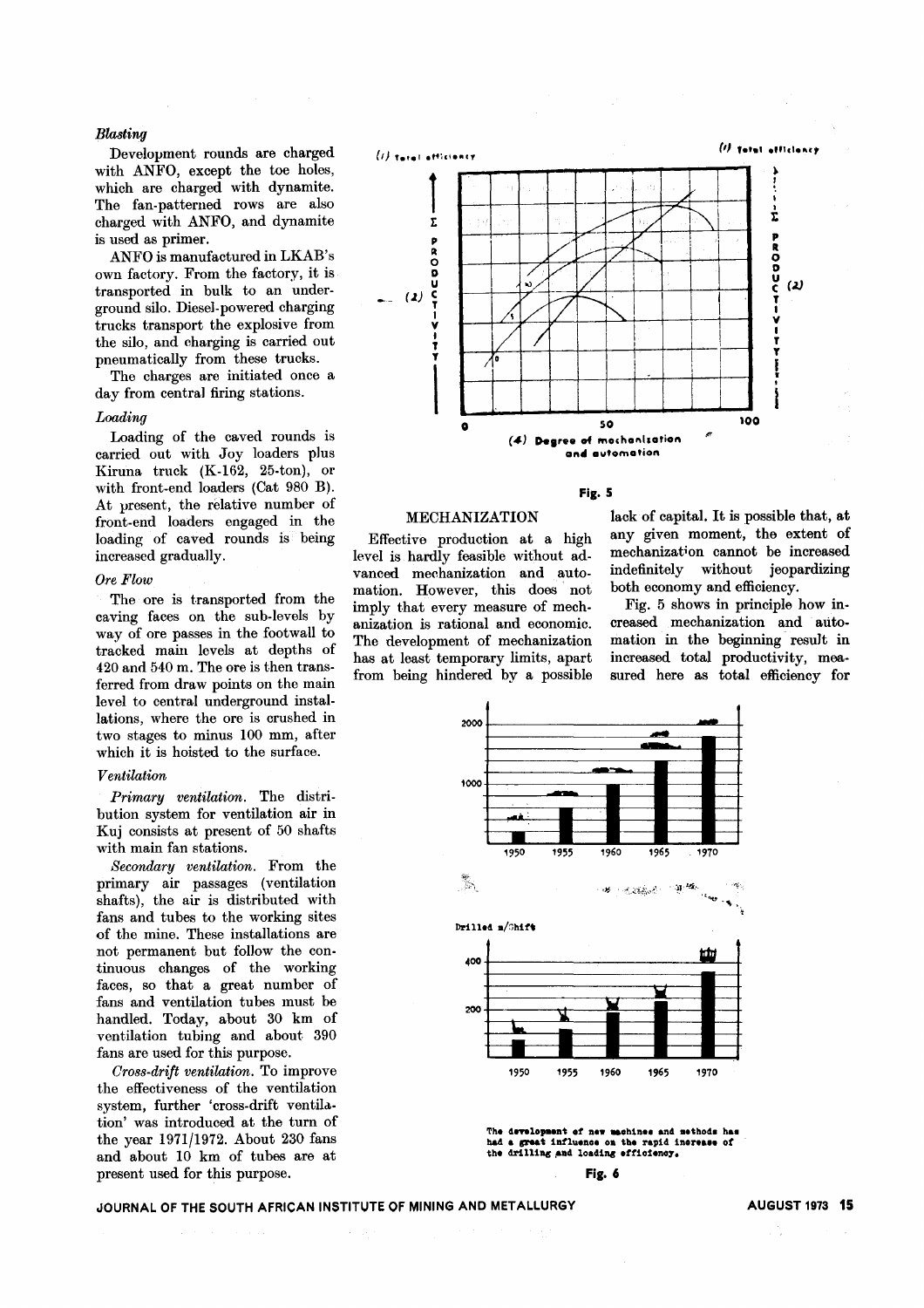personnel, capital, material, energy, etc. Beyond a certain point, the efficiency begins to decrease again when the investments in mechanization do not yield sufficient return to make them profitable. Of course, these limiting points do not remain stationary but change with time.

On the basis of this philosophy, LKAB is today trying to utilize machines lying around the optimum point for curve 0, which represents today's technique. In the test mine and in the laboratory, machines are being developed for installation in five years' time (curve 5). The calculation and projection stages include those machines that are to be utilized in ten years' time.

As an example, mention is made here of the development of new and more efficient methods for drifting and production drilling, for charging and blasting, for loading and transporting, and, last but not least, for the maintenance and repair of the increasing number of electro-mechanical equipment.

The development in the field of *direct production drilling* is shown in Fig. 6.

Even *charging and blasting* have undergone rapid development, in particular by the introduction of ammonium nitrate-fuel oil explosives and powder-charging machines. The cost for explosives has decreased to a third, while the charging rate has been doubled.

The biggest cost item in direct mining is that of *loading and transportation,* and in this regard efforts to invent more effective machines have led to the development of the 'load-and-carry' and'dig-and-carry' systems.

Analyses of the haulage conditions in direct mining indicated that the old system in which one loading machine and one or two trucks were employed could not be used effectively for short and variable distances. It is impossible to prevent either the loading machine or one or other of the trucks from remaining idle when one has a transport capacity that cannot be adjusted to the changes in haulage distances. Perfect utilization occurs only at specific distances.

The most interesting ideas to materialize in this search for an effective use of loading machines and transportation vehicles were the systems 'dig-and-carry' and 'loadand-carry'. The first system consists, in its simplest form, in the use of a rubber-wheeled diesel-powered front-end loader that takes the load in the bucket and carries it to the ore passes. The capacity and economy of this system are surprisingly good at a haulage distance of up to 200 m (600 ft) one way. To increase the economic radius of action, the system 'load-and-carry' was added; this consists principally in the use of a front-end loader with increased carrying capacity obtained by means of a self-loading ore container behind the bucket. This self-loading vehicle takes a load of 15 to 40 tons. The economic radius of action of this vehicle can be increased to about 1000 m (3000 ft) and eventually more. The development of loading and transport capacities is shown in Fig. 6.

In order to co-ordinate the drifting, drilling, charging, blasting, loading, and transporting of ore, production groups have been formed. Each group is composed of adaptable personnel who, equipped with a sufficient number of productive ma. chines including reserves, are responsible for the production within a limited field of the mining process. The production group has to a great extent been found to be self-supporting as far as machines, *maintenance service,* and transport are concerned, and is made up of chargers, loaders, truck drivers, and repair men. It numbers about 25 men, spread over two shifts. Every man in the group is able to manage several working phases and works alternately as repair-man, loader, or charger, etc. This form of organization, which is highly stimulating for the personnel, has resulted in a considerable increase in productivity. Each such group loads about 2 million tons per annum.

Another important contribution to productivity is an extensive development in ergonomic work; this concerns the adaptation of machines to the human being. This development has aroused a greater interest in the working conditions of the individual worker, contributing not only to better-designed machines but also to a more positive attitude on the part of the employees towards changes and evolution.

As one example of the benefits of this research, the large drilling unit has now begun to be modelled with noise-moderating cabins, ergonomically designed, from which the drilling operator, by remote control, performs the complete processes of drilling and readjustment of collaring. Furthermore, ergonometric measurements permit determination of the strain to which the operator is



JOURNAL OF THE SOUTH AFRICAN INSTITUTE OF MINING AND METALLURGY